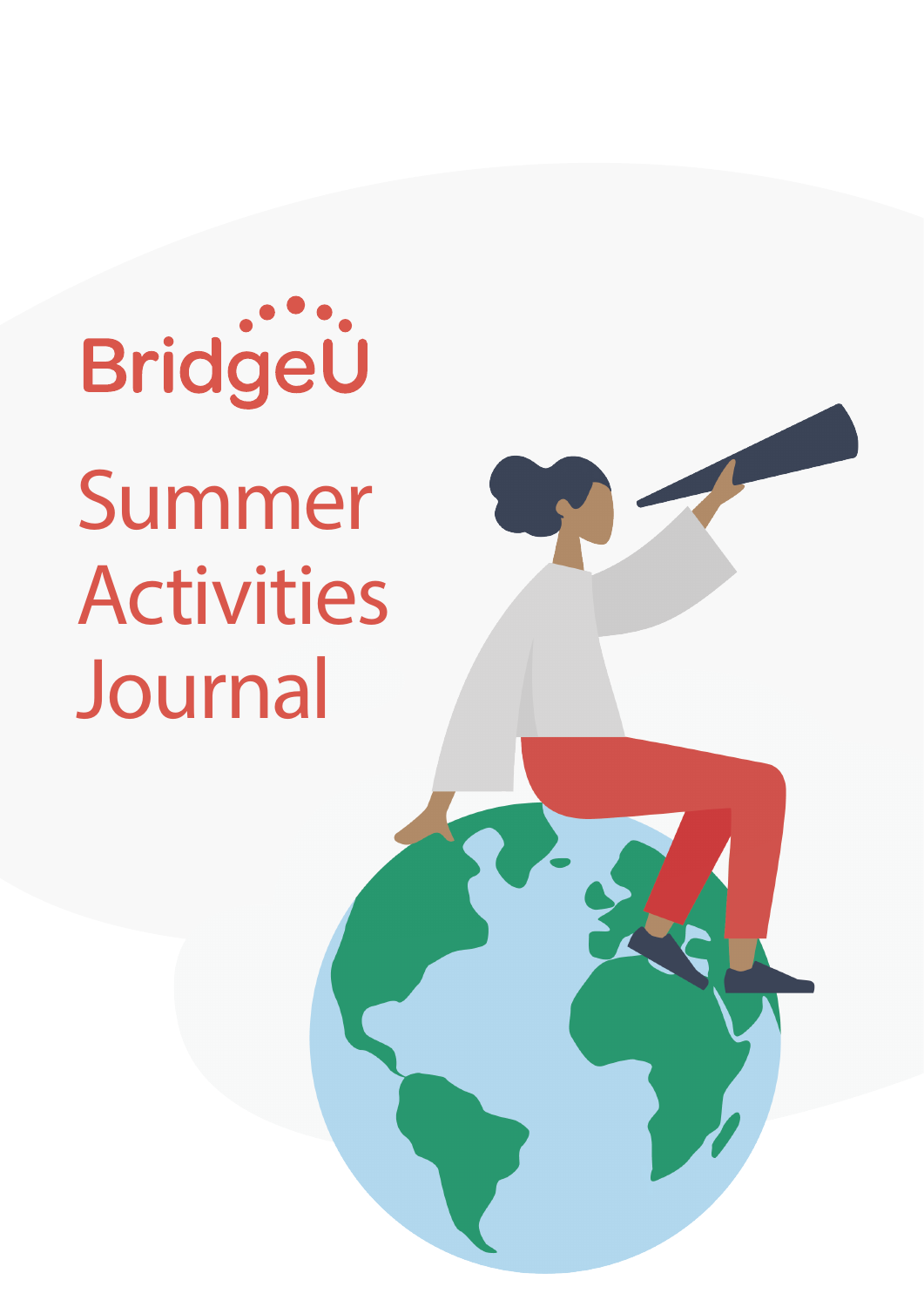#### **How to use this journal**

COVID-19 has thrown many students' summer plans into disarray, with internships, family holidays, and other summer activities being cancelled around the world.

We know this presents some students with a problem. Summer holidays can be a great opportunity to learn new skills or just pursue an activity that will leave you with some meaningful & valuable experiences.

If you've found yourself with nothing to do over the summer, this journal gives you some ideas of things you can do to stay productive and strengthen your university applications - even if you have to stay at home!

You shouldn't feel under pressure to take on all of the activities in this book - instead, it's designed to give you some inspiration and help you think critically about your skills and experiences. If you manage to complete even one or two of the tasks ahead, you've had a successful summer and you'll have some great insights and experiences that will likely strengthen your eventual university applications.

So without further ado, let's get stuck in...

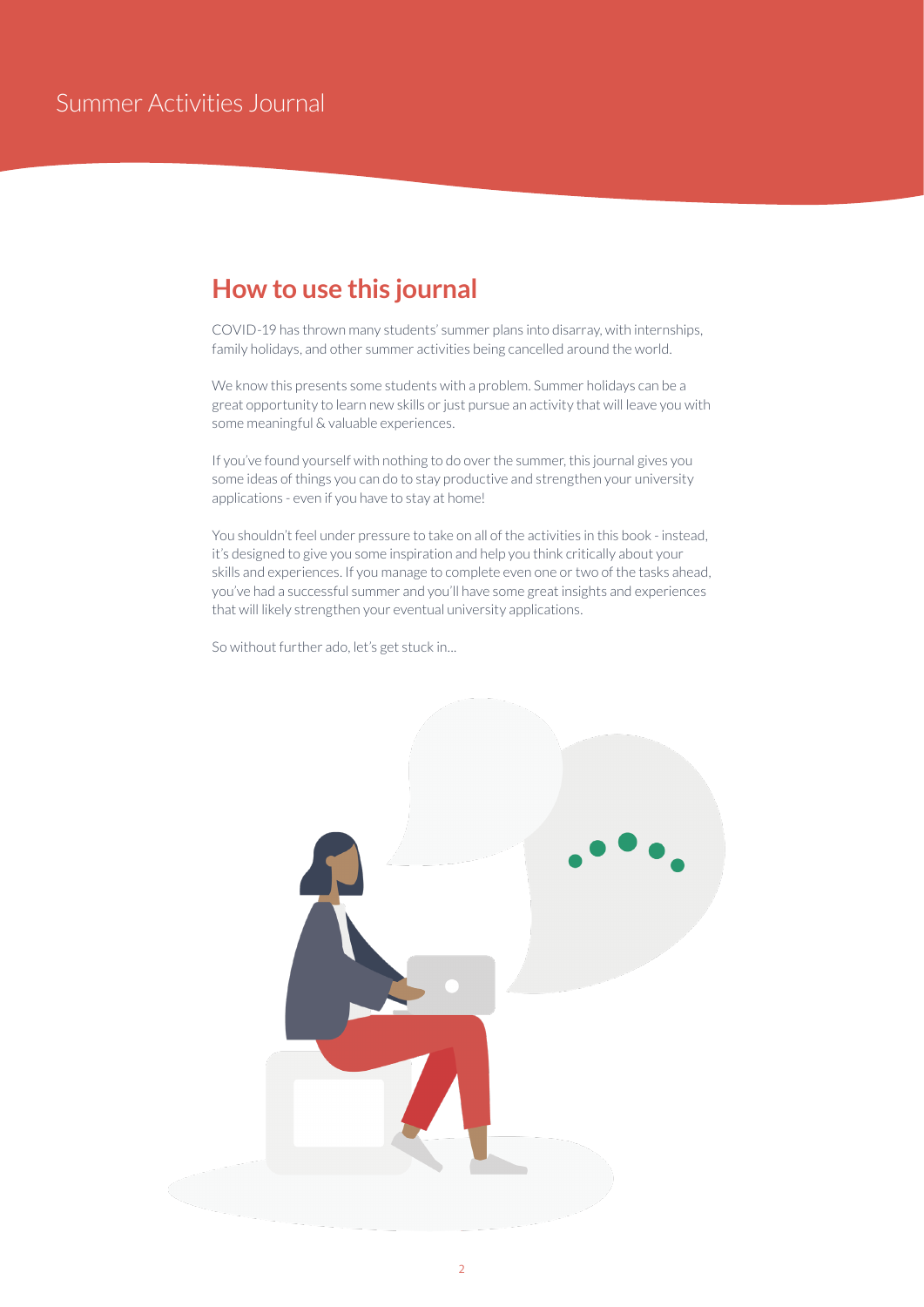### **Activity #1: Take an online course or workshop**

If you have had your internship or work experience cancelled, you can still learn something this summer! Choose one skill you want to gain - whether it's coding, learning a language, creative writing, or anything else.

Then, take a look online and see if you can find an online course or workshop that can start teaching you this skill. If you don't know where to begin your search, try [Coursera](https://www.coursera.org/), [FutureLearn,](https://www.futurelearn.com/) or [Class Central](https://www.classcentral.com/).

When you've finished your course, answer the following questions.

#### **What skill did you choose to gain this summer?**

#### **Summarise the main things you learned on your course. Did you learn any other skills you weren't expecting?**

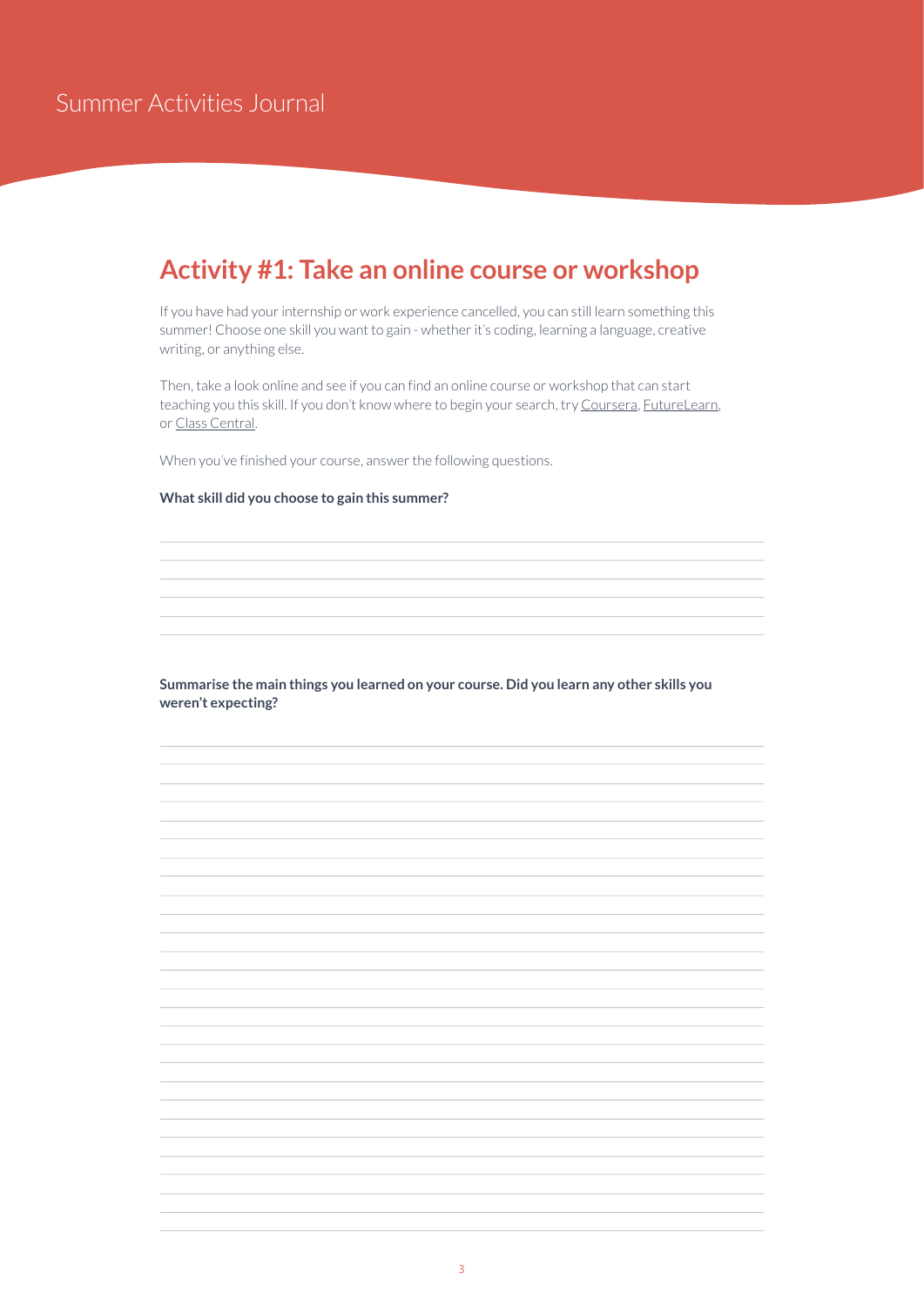**Think about your university aspirations. How does this skill make you a better candidate for your chosen course?**

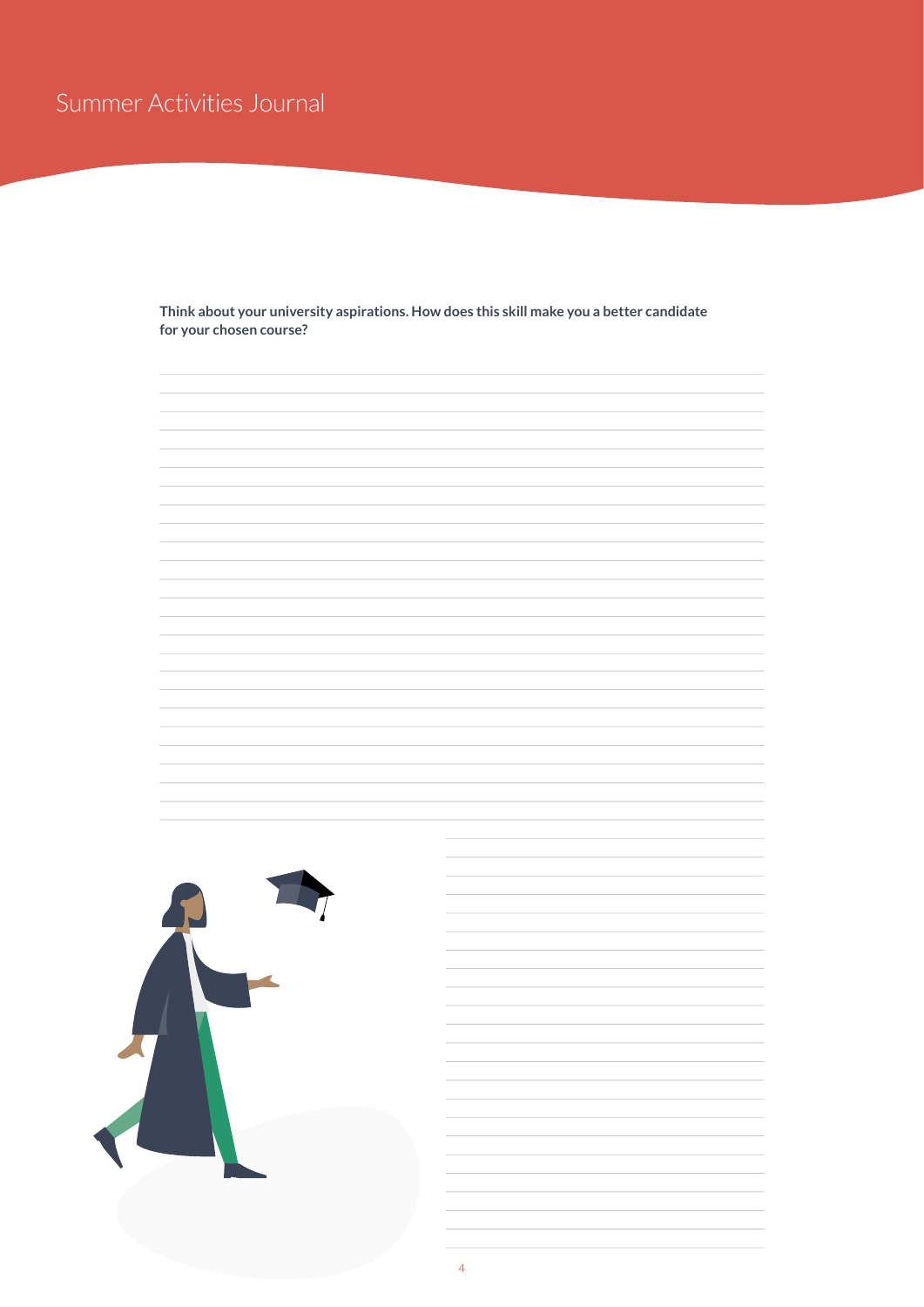### **Activity #2: Read around your chosen subject**

Whether it's writing an application essay or attending an interview, universities love it when you've done some extra reading around your chosen course - that's not just what you learned at school!

Choose an article or essay that's related to the subject/major you want to study at university. Once you've read it, have a go at the questions below.

#### **Which article did you choose and why? What interests you about this topic?**

**Summarise the main arguments of the article in bullet points.**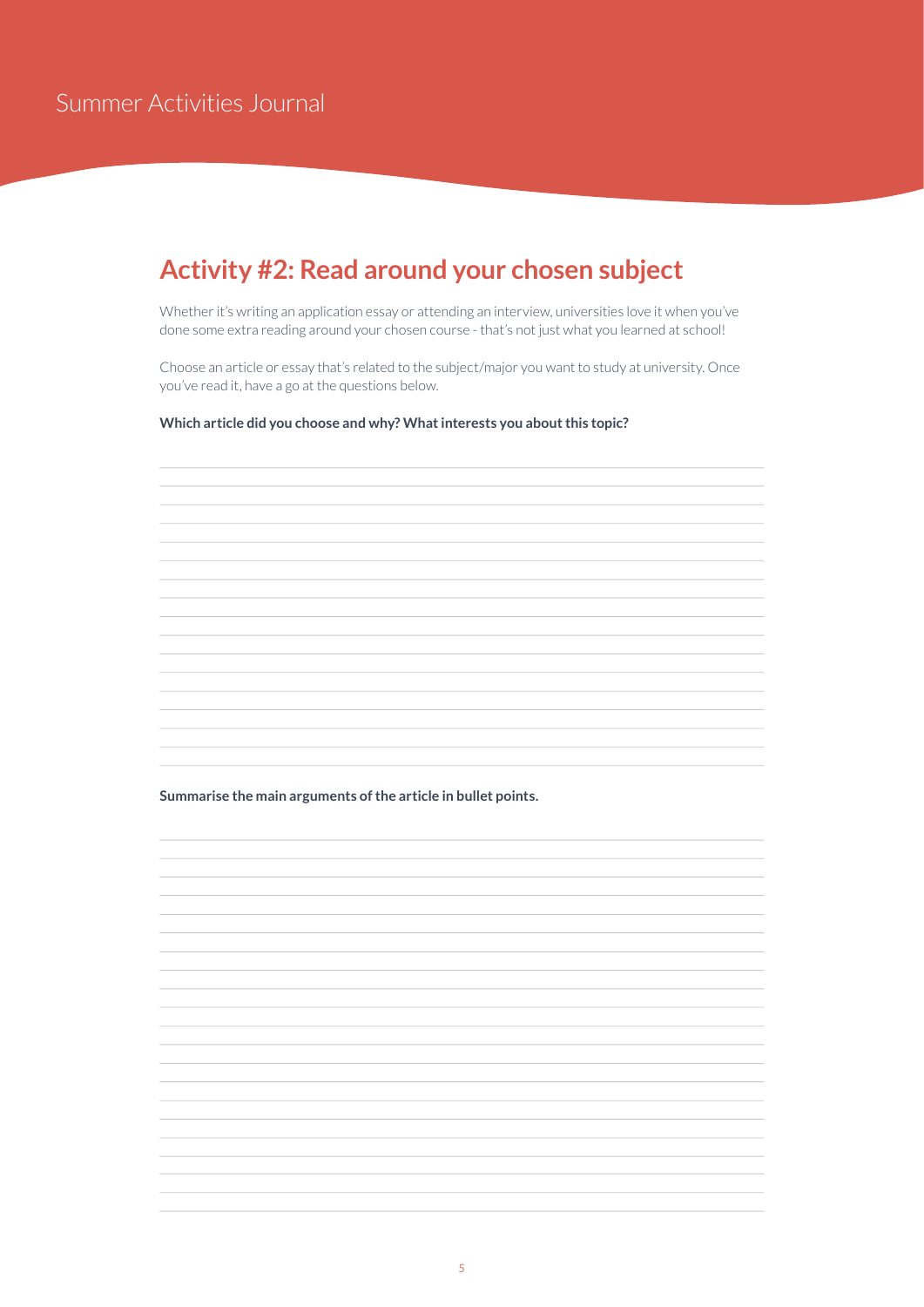**Did you find the article persuasive? Do you agree or disagree with the author's arguments, and why?**

**How does this article relate to other topics you've covered in class?**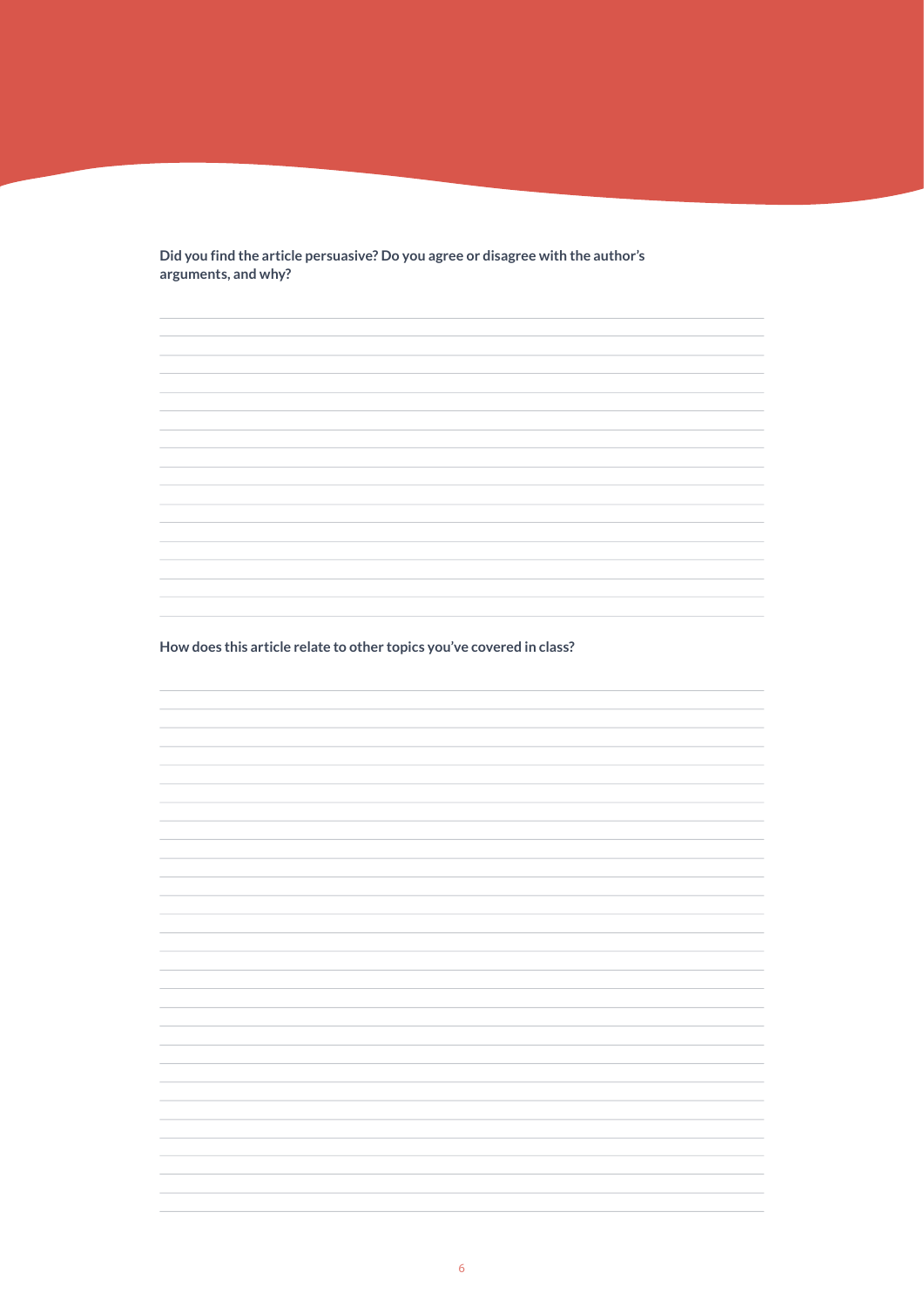## **Activity #3: Read some fiction!**

Though it might not relate directly to your university course, there are many benefits to reading a book in your spare time - it can help you develop critical thinking, creativity and [even compassion/empathy.](https://www.bbc.com/future/article/20190523-does-reading-fiction-make-us-better-people)

So, take a look through your bookshelf or download a new eBook, and get reading! (If you want some suggestions, try these lists from the [BBC](https://www.bbc.co.uk/arts/bigread/top100.shtml) and [Time Magazine.](https://www.listchallenges.com/time-magazine-the-100-best-young-adult-books))

As you're reading, write down any thoughts you have. Are there any themes, characters, or uses of language that really stand out to you?

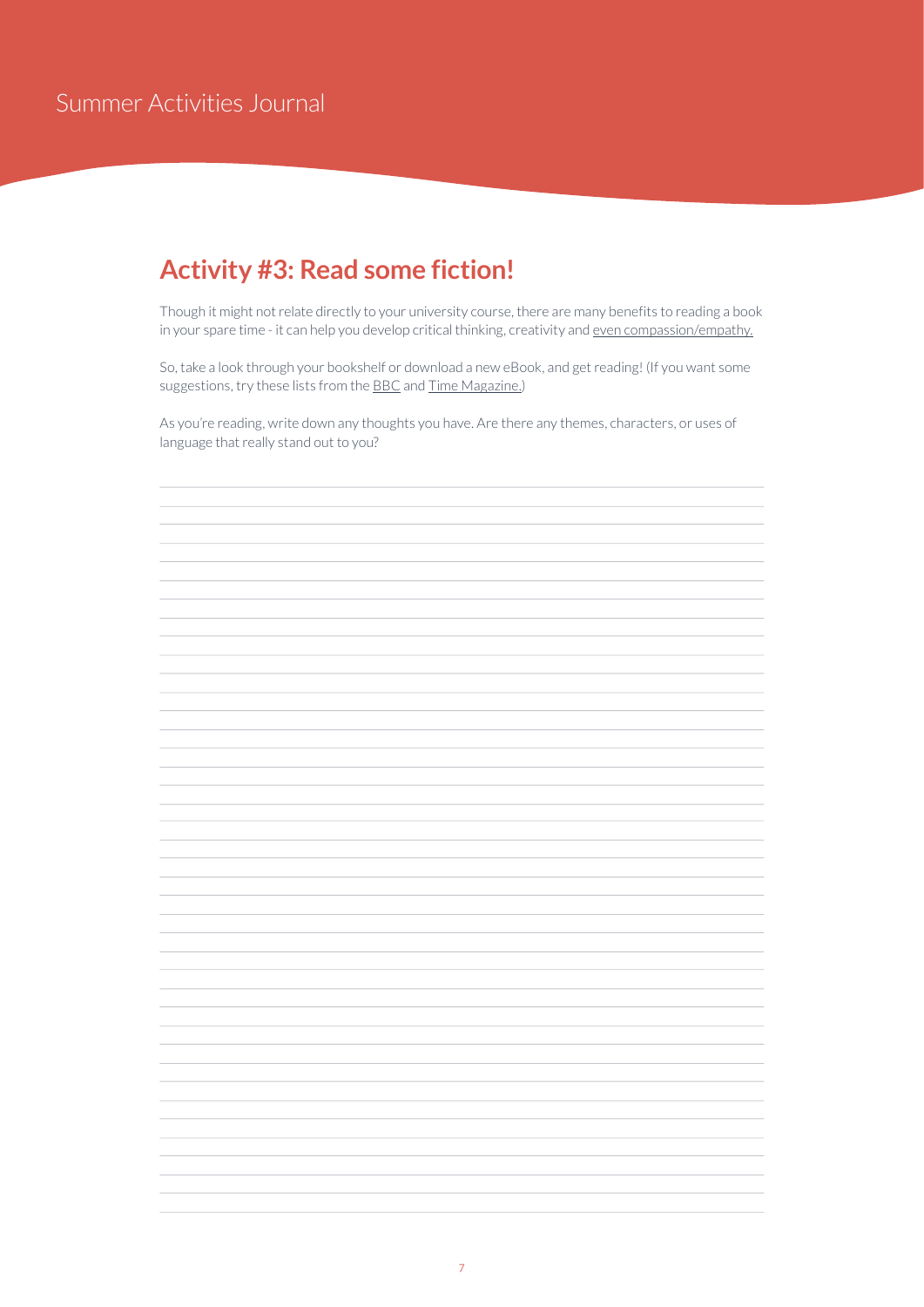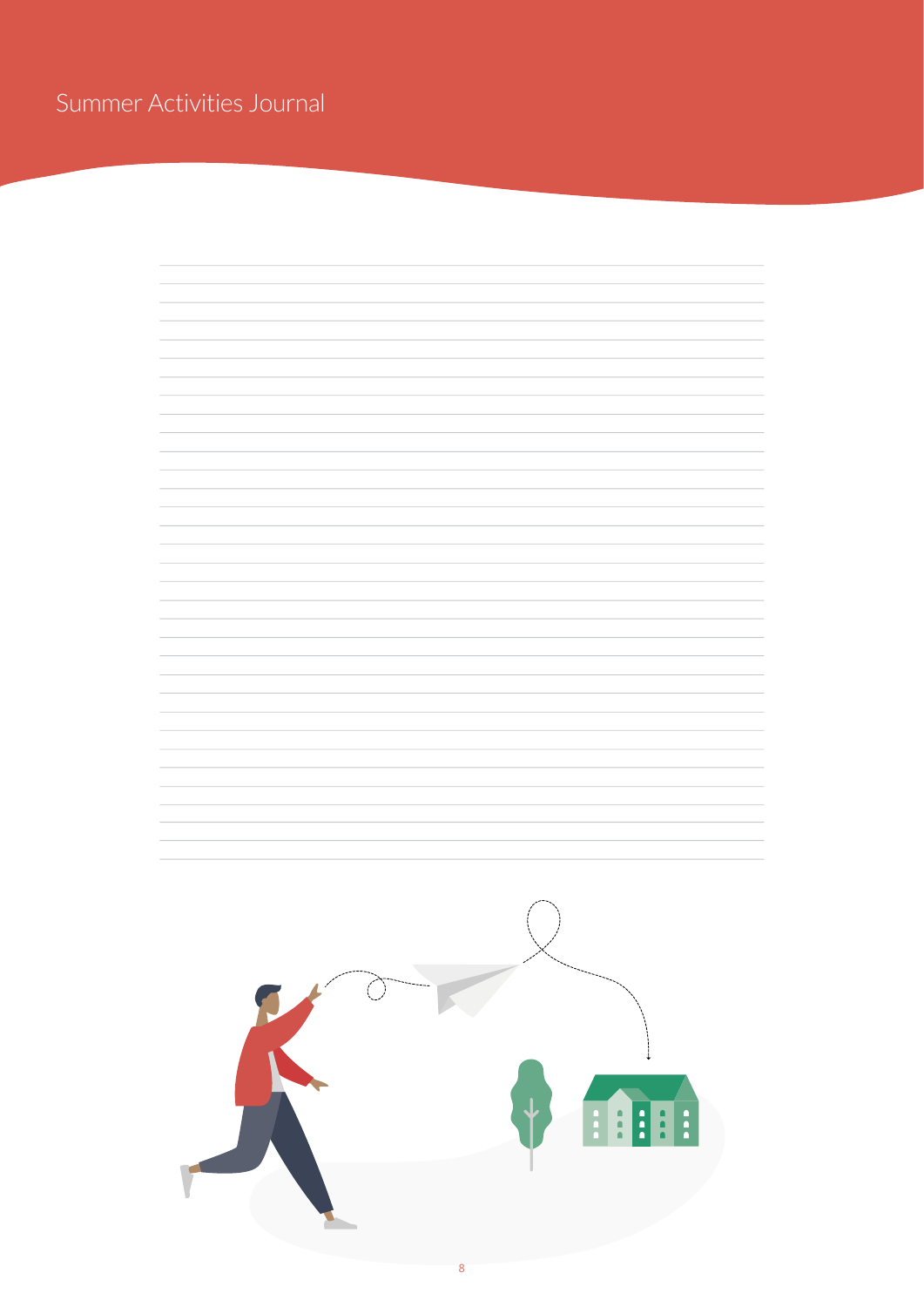### **Activity #4: Volunteer locally or online**

Though you might not be able to physically volunteer for a charitable/community organisation this summer, there are still plenty of ways to help your community. In many countries, neighbourhoods and local governments have set up volunteer groups to run errands for those who are self-isolating, organise food bank collections, or even just have phone calls with people who are lonely.

Many charities are also recruiting remote volunteers including mental health charities, charities who are supporting the elderly or organisations that are helping the homeless. It's worth having a search online and seeing what's available in your country.

Take some time below to reflect on any volunteering you have done, what you learned from it, any new skills or competencies you've picked up, and how it made you feel.

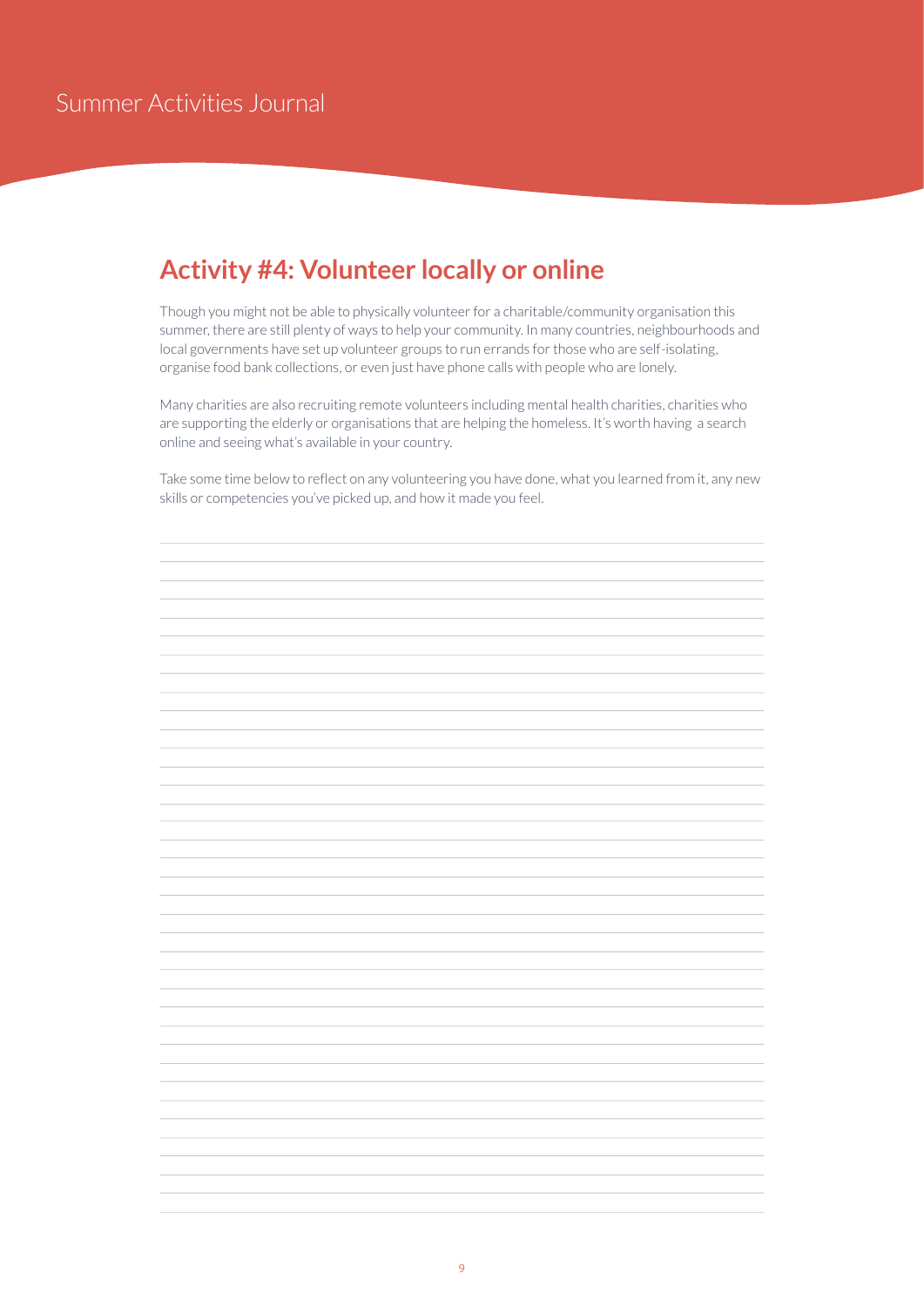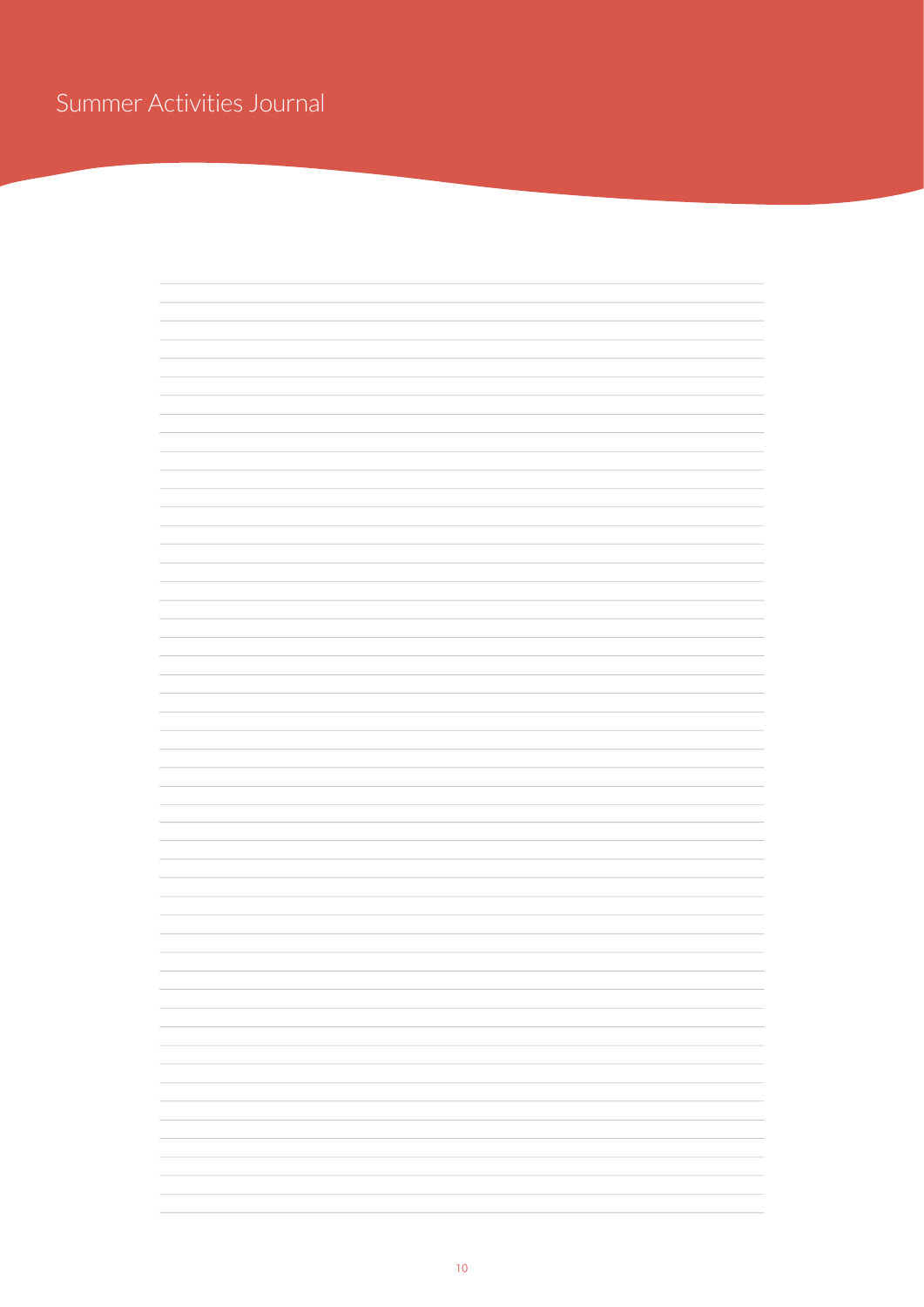### **Activity #5: Move your hobbies inside!**

Any well-rounded university applicant should have lots of hobbies and interests, as well as just academic ability! What do you enjoy doing outside of school? If you can't do it right now, chances are it'll have an online counterpart. Like playing sports? [Do a virtual workout.](https://www.youtube.com/channel/UCAxW1XT0iEJo0TYlRfn6rYQ) Like going out to eat? Learn [how to cook your favourite dish at home.](https://www.stylist.co.uk/life/recipes/takeaway-recipes-greggs-mcdonalds-pret-wagamama/377124)

If you enjoy writing, why not start a blog on a topic or subject that you're passionate about - whether it's something you're studying in school, or a personal or extracurricular interest.

Make some notes below about what skills your hobbies have taught you, and how they can contribute to your university application.

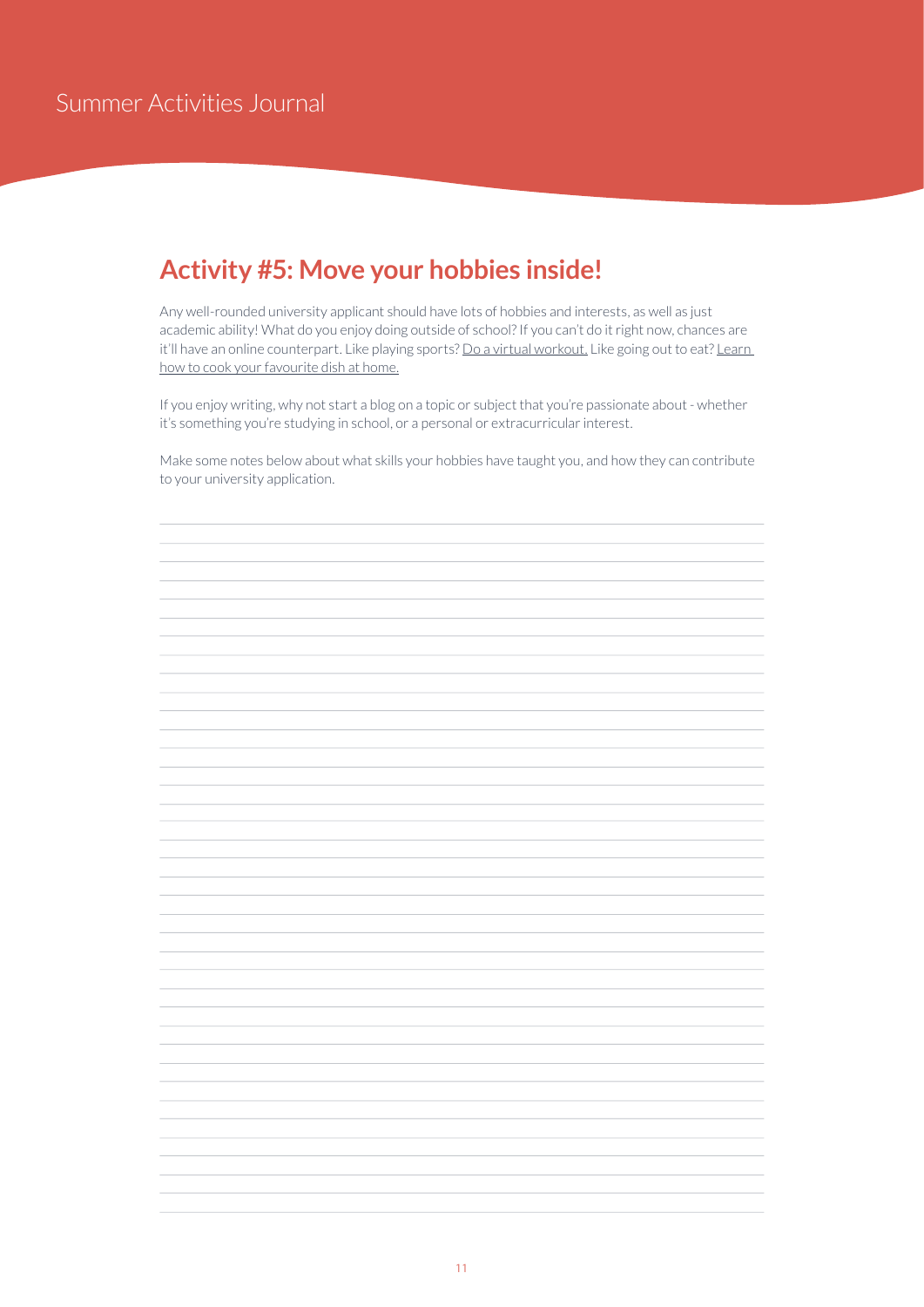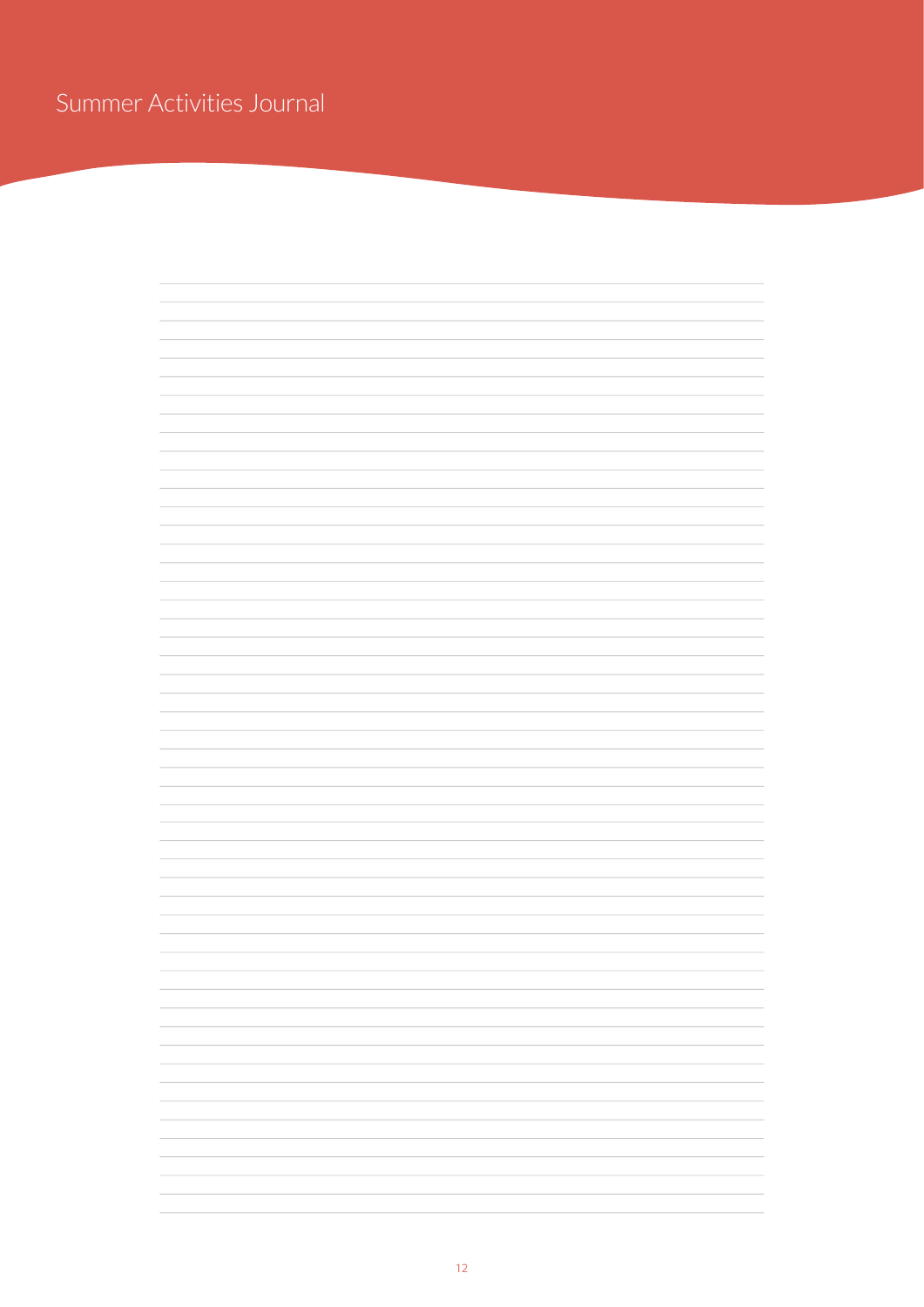### **Activity #6: Reflect on the last year**

You might be thinking that COVID-19 has caused your year to be wasted, but that couldn't be further from the truth! We are living through what is perhaps one of the most pivotal times of our generation, and there's a lot we can learn from it. In fact, many universities' application essay prompts ask you to reflect on a life-changing event or a challenging time - this could be yours!

Spend a few minutes thinking about your experiences this year, and answer the following questions.

**What changes have you had to adjust to during COVID-19 (e.g. a closed school, not being able to see friends)? How have these changes affected you?**

**What have you learned from having to take on a different way of life? Did you need to develop any new skills, or gain any new responsibilities?**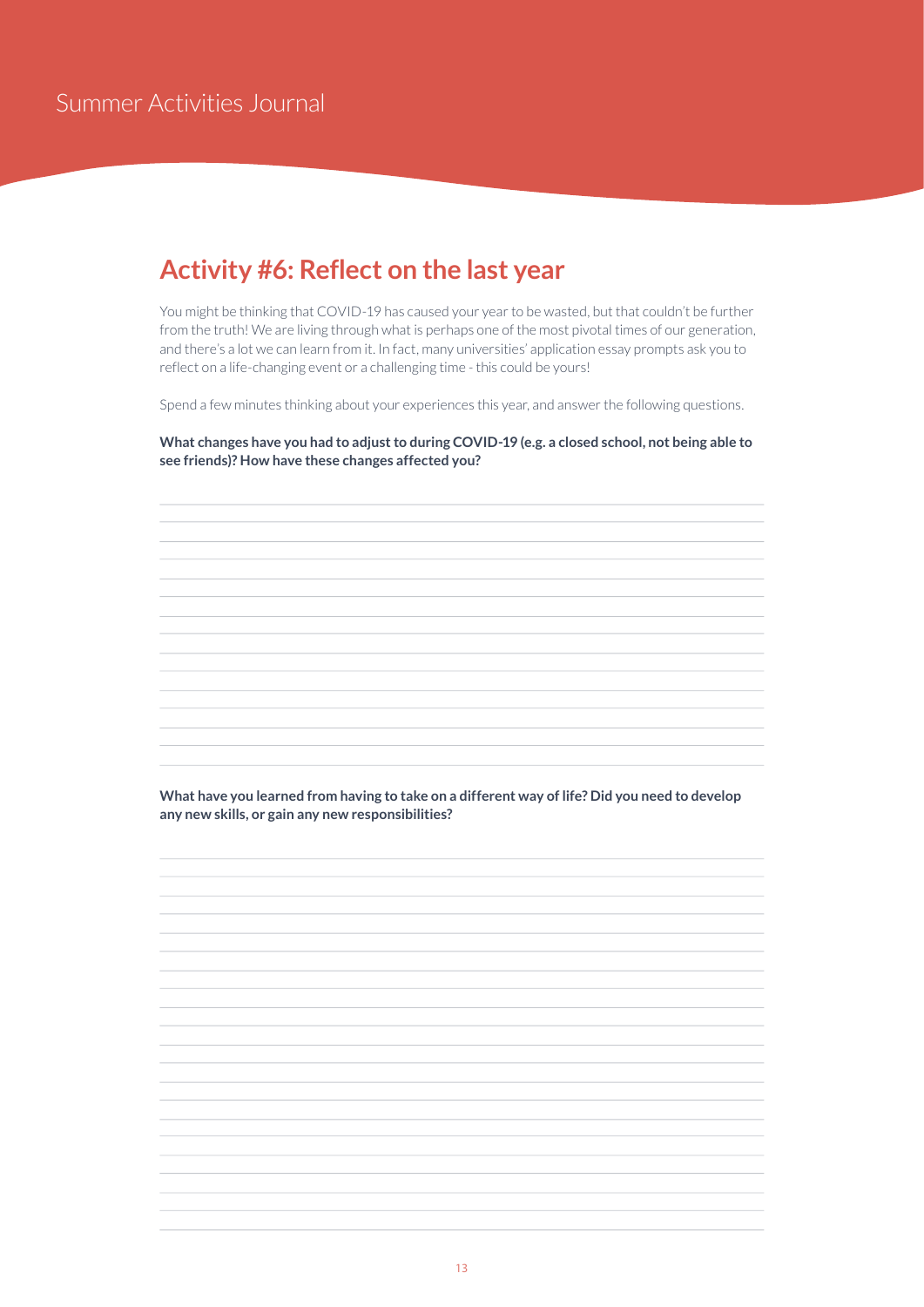**How has your experience of this time changed your view on the world? Are there any obstacles you feel like you've had to overcome?**

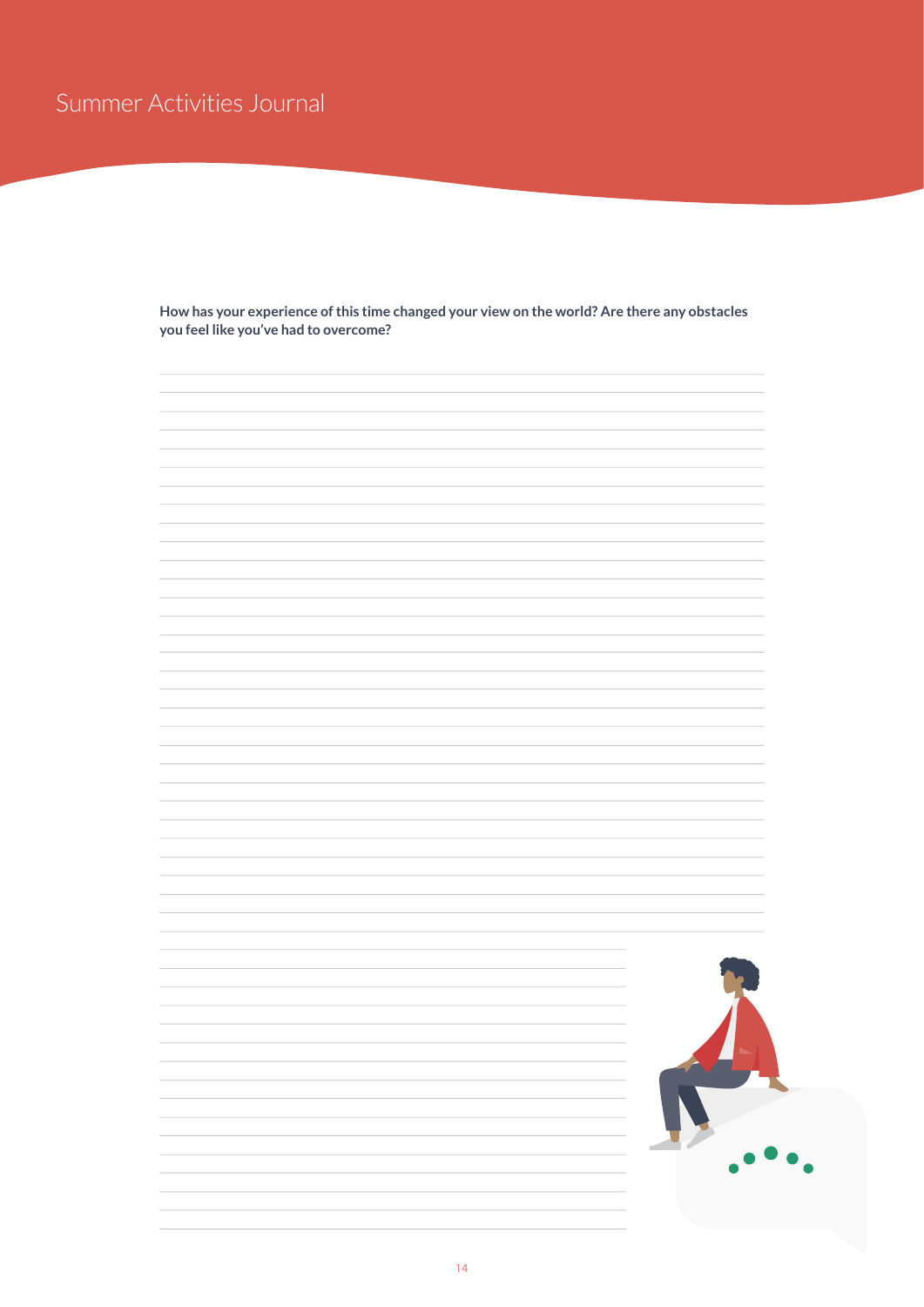# **Additional notes**